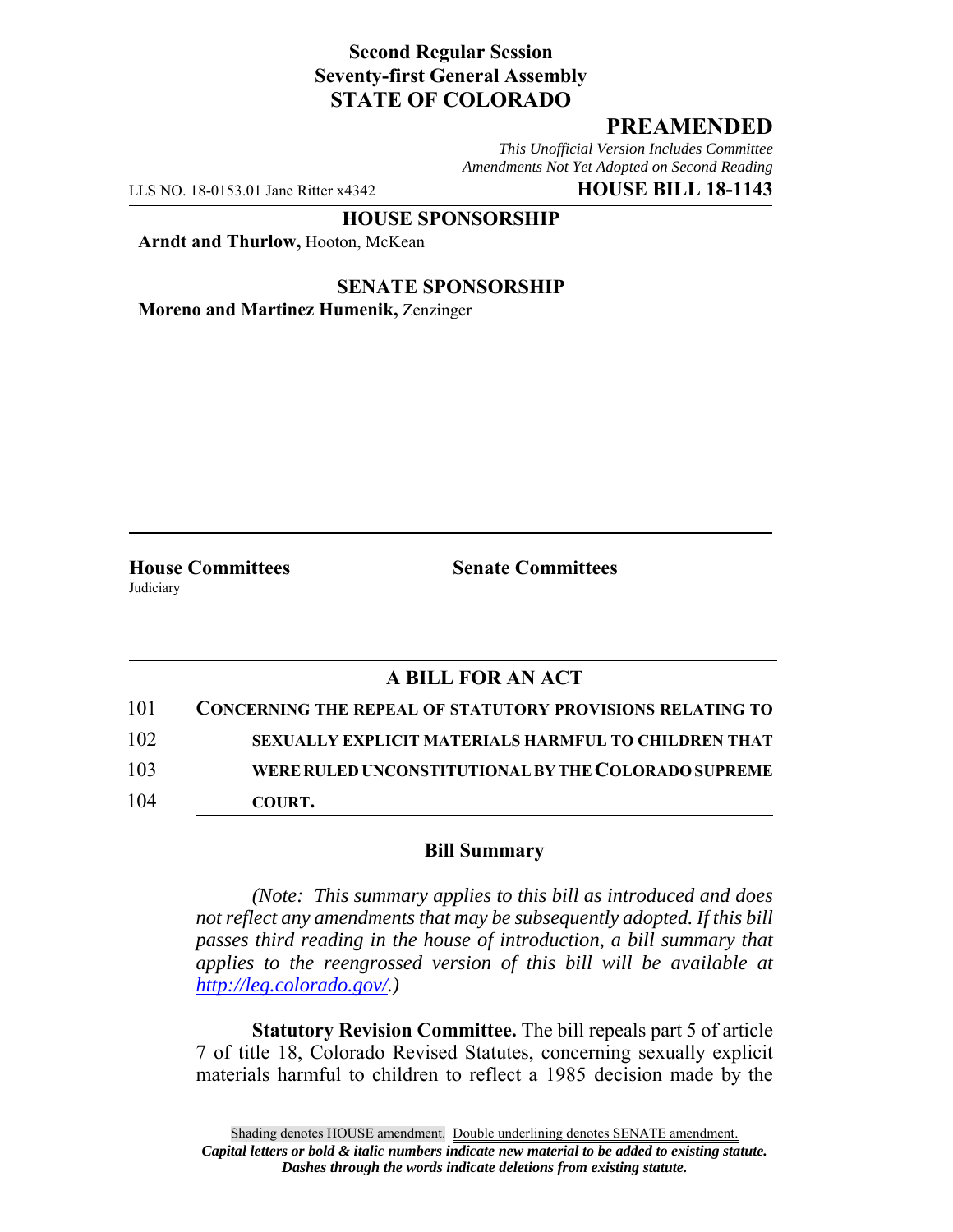Colorado supreme court that held that the entire part was unconstitutional. **Sections 3, 4, and 5** of the bill make conforming amendments.

| $\mathbf{1}$   | Be it enacted by the General Assembly of the State of Colorado:             |
|----------------|-----------------------------------------------------------------------------|
| $\overline{2}$ | <b>SECTION 1. Legislative declaration.</b> The general assembly             |
| 3              | declares that the purpose of House Bill 18-1143, enacted in 2018, is to     |
| $\overline{4}$ | repeal a section of statute ruled unconstitutional in whole by the Colorado |
| 5              | supreme court in 1985.                                                      |
| 6              | <b>SECTION 2.</b> In Colorado Revised Statutes, repeal part 5 of            |
| 7              | article 7 of title 18 as follows:                                           |
| 8              | 18-7-501. Definitions. As used in this part 5, unless the context           |
| 9              | otherwise requires:                                                         |
| 10             | $(1)$ "Child" means a person under the age of eighteen years.               |
| 11             | $(2)$ "Harmful to children" means that quality of any description or        |
| 12             | representation, in whatever form, of sexually explicit nudity, sexual       |
| 13             | conduct, sexual excitement, or sadomasochistic abuse, when it:              |
| 14             | (a) Taken as a whole, predominantly appeals to the prurient                 |
| 15             | interest in sex of children;                                                |
| 16             | (b) Is patently offensive to prevailing standards in the adult              |
| 17             | community as a whole with respect to what is suitable material for          |
| 18             | children; and                                                               |
| 19             | (c) Is, when taken as a whole, lacking in serious literary, artistic,       |
| 20             | political, and scientific value for children.                               |
| 21             | (3) "Knowingly" means having general knowledge of, or reason                |
| 22             | to know, or a belief or ground for belief which warrants further inspection |
| 23             | or inquiry, or both, of:                                                    |
| 24             | (a) The character and content of any material described herein              |
| 25             | which is reasonably susceptible of examination; and                         |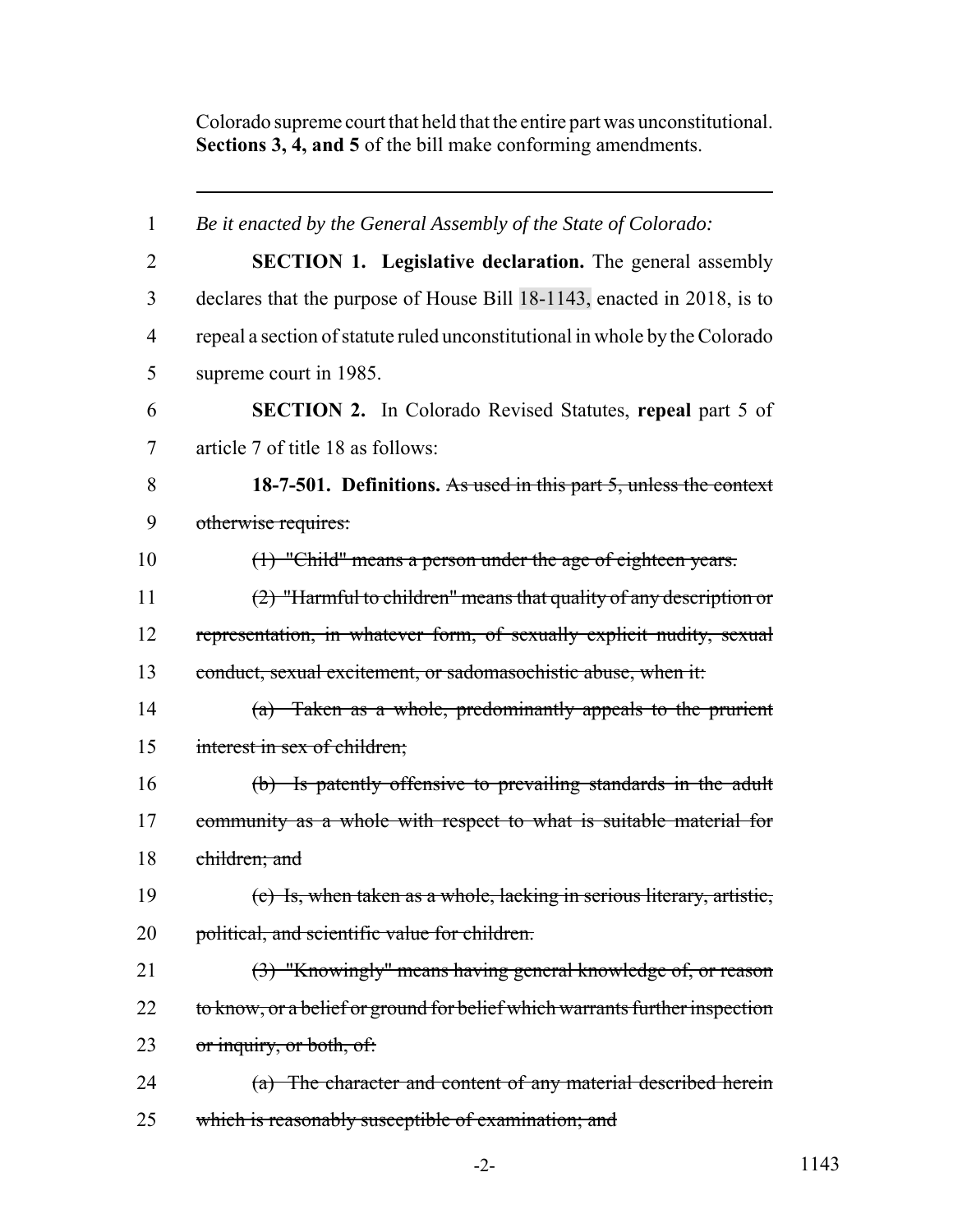(b) The age of the child; however, an honest mistake shall constitute an excuse from liability hereunder if a reasonable bona fide attempt is made to ascertain the true age of such child.

 (4) "Sadomasochistic abuse" means actual or explicitly simulated flagellation or torture by or upon a person who is nude or clad in undergarments, a mask or bizarre costume, or the condition of being 7 fettered, bound, or otherwise physically restrained on the part of one so clothed.

 (5) "Sexual conduct" means actual or explicitly simulated acts of masturbation, homosexuality, sexual intercourse, sodomy, or physical 11 contact in an act of apparent sexual stimulation or gratification with a 12 person's clothed or unclothed genitals, pubic area, buttocks, or, if such be female, breast.

 (6) "Sexual excitement" means the condition of human male or female genitals when in a state of sexual stimulation or arousal.

 (7) "Sexually explicit nudity" means a state of undress so as to 17 expose the human male or female genitals, pubic area, or buttocks with 18 less than a full opaque covering, or the showing of the female breast with 19 less than a fully opaque covering of any portion thereof below the top of 20 the areola, or the depiction of covered or uncovered male genitals in a 21 discernibly turgid state.

 **18-7-502. Unlawful acts.** (1) It shall be unlawful for any person 23 knowingly to sell or loan for monetary consideration to a child:

 (a) Any picture, photograph, drawing, sculpture, motion picture 25 film, or similar visual representation or image of a person or portion of the human body which depicts sexually explicit nudity, sexual conduct, or sadomasochistic abuse and which, taken as a whole, is harmful to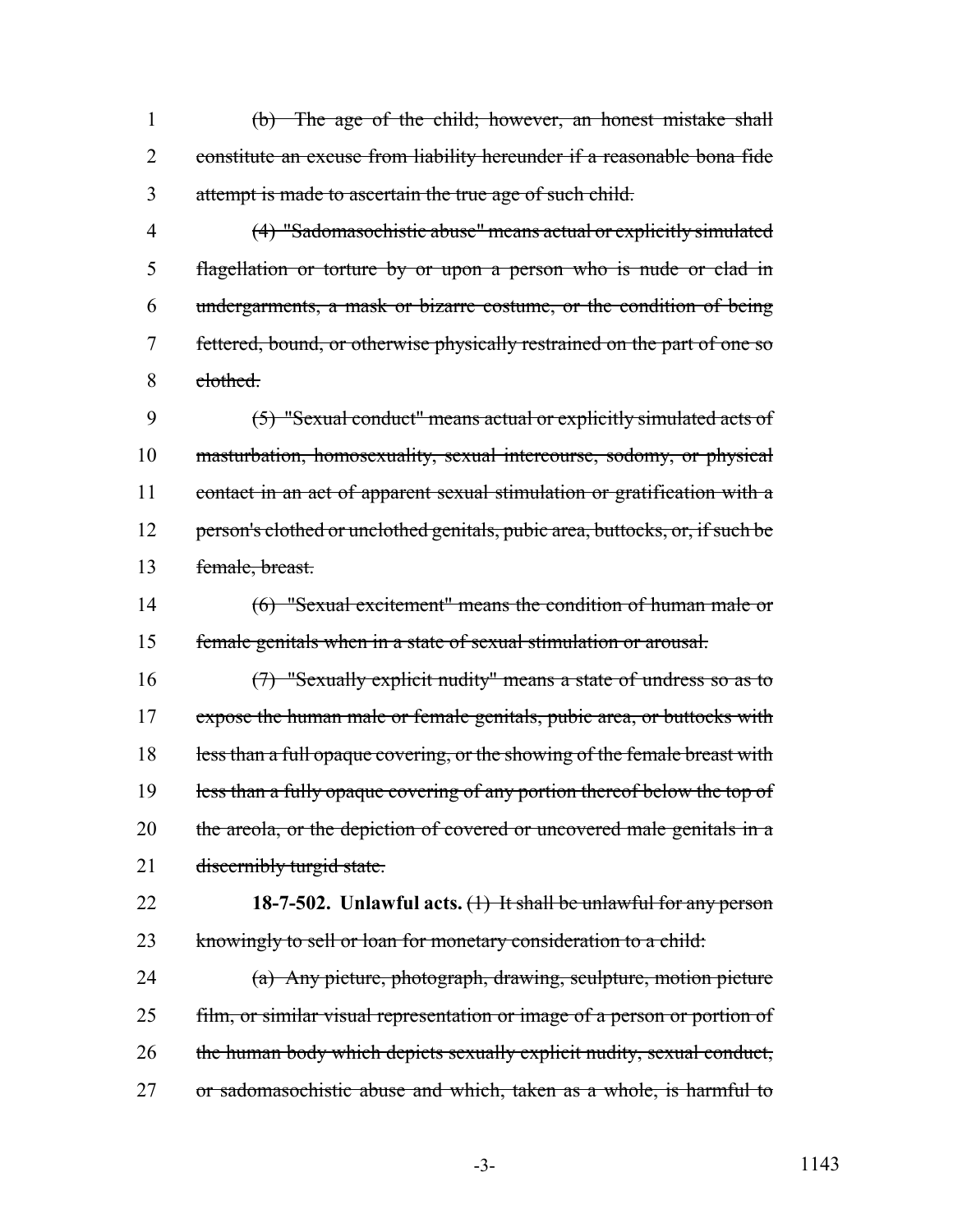1 children; or

 (b) Any book, pamphlet, magazine, printed matter however reproduced, or sound recording which contains any matter enumerated in paragraph (a) of this subsection (1), or explicit and detailed verbal descriptions or narrative accounts of sexual excitement, sexual conduct, or sadomasochistic abuse and which, taken as a whole, is harmful to children.

8 (2) It shall be unlawful for any person knowingly to sell to a child 9 an admission ticket or pass, or knowingly to admit a child to premises 10 whereon there is exhibited a motion picture, show, or other presentation 11 which, in whole or in part, depicts sexually explicit nudity, sexual 12 conduct, or sadomasochistic abuse and which is harmful to children or to 13 exhibit any such motion picture at any such premises which are not 14 designed to prevent viewing from any public way of such motion picture 15 by children not admitted to any such premises.

16  $(3)$  It shall be unlawful for any child falsely to represent to any 17 person mentioned in subsection (1) or (2) of this section, or to his agent, 18 that he is eighteen years of age or older, with the intent to procure any 19 material set forth in subsection (1) of this section, or with the intent to 20 procure his admission to any motion picture, show, or other presentation, 21 as set forth in subsection (2) of this section.

22 (4) It shall be unlawful for any person knowingly to make a false 23 representation to any person mentioned in subsection  $(1)$  or  $(2)$  of this 24 section, or to his agent, that he is the parent or guardian of any juvenile, 25 or that any child is eighteen years of age or older, with the intent to 26 procure any material set forth in subsection  $(1)$  of this section, or with the 27 intent to procure any child's admission to any motion picture, show, or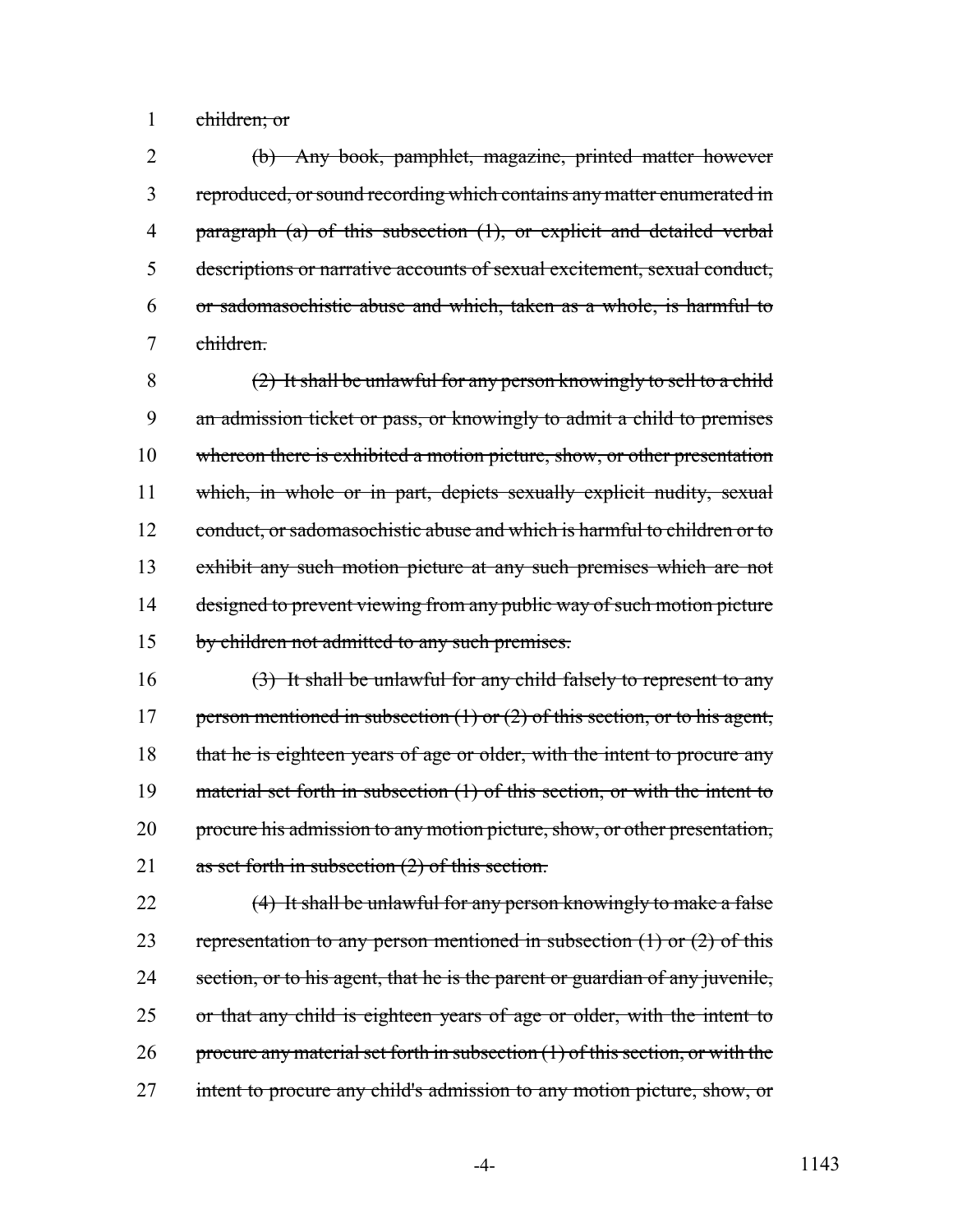1 other presentation, as set forth in subsection (2) of this section.

 (5) It shall be unlawful for any person knowingly to exhibit, expose, or display in public at newsstands or any other business or commercial establishment frequented by children or where children are or may be invited as part of the general public:

 (a) Any picture, photograph, drawing, sculpture, motion picture film, or similar visual representation or image of a person or portion of the human body which depicts sexually explicit nudity, sexual conduct, or sadomasochistic abuse and which is harmful to children; or

10 (b) Any book, pamphlet, magazine, printed matter however 11 reproduced, or sound recording which contains any matter enumerated in 12 paragraph (a) of this subsection (5), or explicit verbal descriptions or 13 narrative accounts of sexual excitement, sexual conduct, or 14 sadomasochistic abuse and which, taken as a whole, is harmful to 15 children.

16 (6) A violation of any provision of this section is a class 2 17 misdemeanor.

18 **18-7-503. Applicability.** (1) Nothing contained in this part 5 19 shall be construed to apply to:

20 (a) The purchase, distribution, exhibition, or loan of any work of 21 art, book, magazine, or other printed or manuscript material by any 22 accredited museum, library, school, or institution of higher education;

23 (b) The exhibition or performance of any play, drama, tableau, or 24 motion picture by any theatre, museum, school, or institution of higher 25 education, either supported by public appropriation or which is an 26 accredited institution supported by private funds.

27 **18-7-504. Severability.** If any provision of this part 5 or the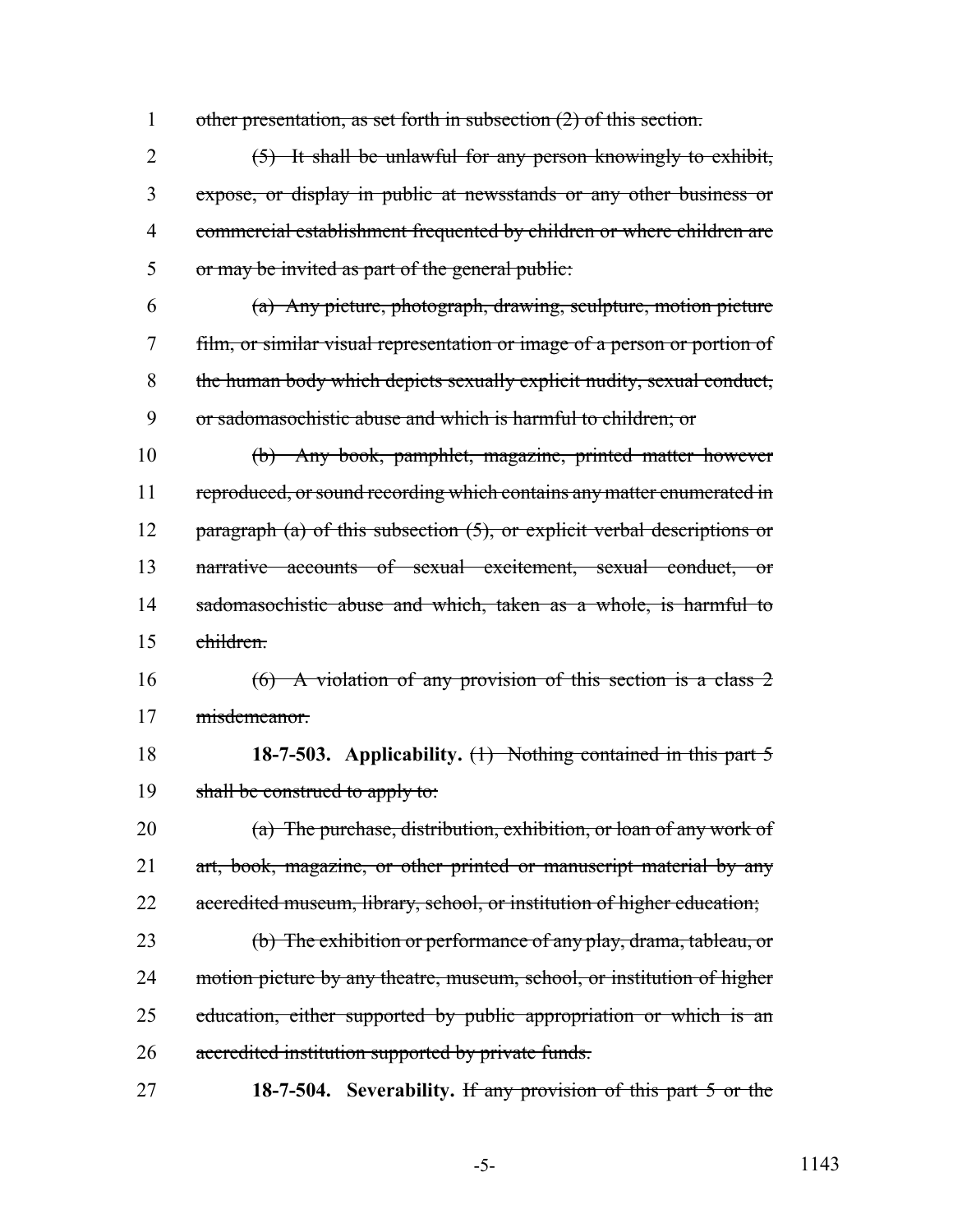1 application thereof to any person or circumstances is held invalid, such 2 invalidity shall not affect other provisions of this part 5 which may be given effect without the invalid provision or application, and, to this end, 4 the provisions of this part 5 are declared to be severable.

 **SECTION 3.** In Colorado Revised Statutes, 12-61-113, **amend** 6 (1)(m)(I) as follows:

 **12-61-113. Investigation - revocation - actions against licensee or applicant - repeal.** (1) The commission, upon its own motion, may, and, upon the complaint in writing of any person, shall, investigate the activities of any licensee or any person who assumes to act in the capacity of a licensee within the state, and the commission, after holding a hearing 12 pursuant to section 12-61-114, has the power to impose an administrative fine not to exceed two thousand five hundred dollars for each separate offense and to censure a licensee, to place the licensee on probation and to set the terms of probation, or to temporarily suspend a license, or permanently revoke a license, when the licensee has performed, is 17 performing, or is attempting to perform any of the following acts and is guilty of:

 (m) (I) Conviction of, entering a plea of guilty to, or entering a plea of nolo contendere to any crime in article 3 of title 18; parts 1, 2, 3, and 4 of article 4 of title 18; part 1, 2, 3, 4, 5, 7, 8, or 9 of article 5 of title 18; article 5.5 of title 18; parts 3, 4, 6, 7, and 8 of article 6 of title 18; 23 parts 1, 3, 4,  $\frac{1}{2}$ , 6, 7, and 8 of article 7 of title 18; part 3 of article 8 of title 18; article 15 of title 18; article 17 of title 18; section 18-18-404, 18-18-405, 18-18-406, 18-18-411, 18-18-412.5, 18-18-412.7, 18-18-412.8, 18-18-415, 18-18-416, 18-18-422, or 18-18-423; or any other like crime under Colorado law, federal law, or the laws of other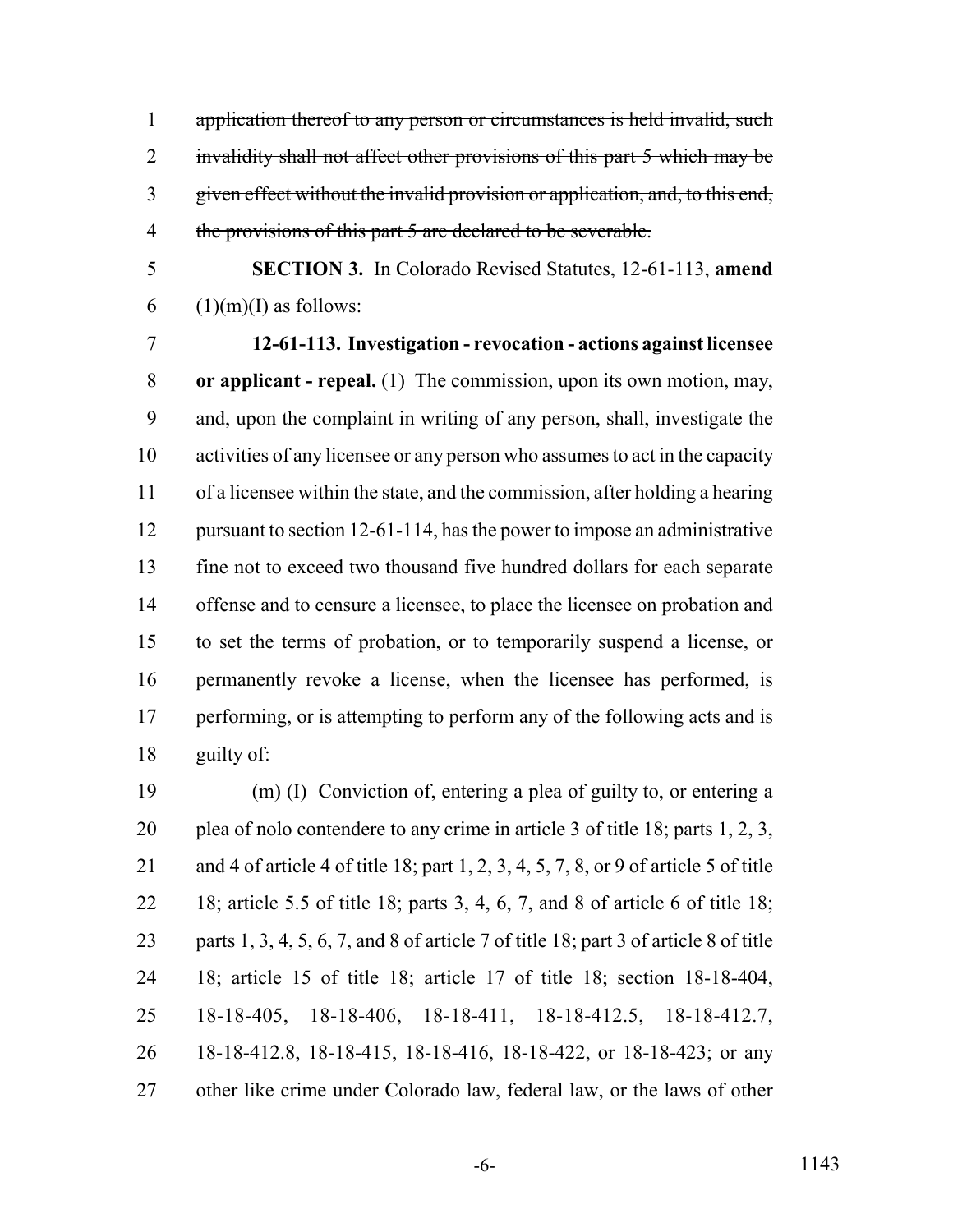states. A certified copy of the judgment of a court of competent 2 jurisdiction of such conviction or other official record indicating that such plea was entered shall be conclusive evidence of such conviction or plea in any hearing under this part 1.

 **SECTION 4.** In Colorado Revised Statutes, 12-61-1010, **amend** 6 (1) introductory portion and  $(1)(i)$  as follows:

 **12-61-1010. Investigation - revocation - actions against licensee.** (1) The director, upon the director's own motion, may, and, upon the complaint in writing of any person, shall, investigate the activities of any licensee or any person who assumes to act in the capacity of a licensee within the state. The director, after holding a hearing in accordance with the "State Administrative Procedure Act", article 4 of 13 title 24, C.R.S., may impose an administrative fine not to exceed two thousand five hundred dollars for each separate offense, censure a licensee, place the licensee on probation and set the terms of probation, or temporarily suspend or permanently revoke a license when the licensee has performed, is performing, or is attempting to perform any of the following acts and is guilty of:

 (i) Performing any act that leads to a conviction of, entry of a plea of guilty to, or entry of a plea of nolo contendere to any crime in article 21 3 of title 18; C.R.S.; parts 1 to 4 of article 4 of title 18; C.R.S.; parts 1 to 22 5 and 7 to 9 of article 5 of title 18;  $C.R.S.:$  article 5.5 of title 18;  $C.R.S.:$ 23 parts 1, 3, 4, and 6 to 8 of article 6 of title 18;  $C.R.S.;$  parts 1, and 3 to 8 24 3, 4, AND 6 TO 8 of article 7 of title 18;  $C.R.S.:$  part 3 of article 8 of title 25 18; C.R.S.; article 15 of title 18; C.R.S.; article 17 of title 18; C.R.S.; section 18-18-405, 18-18-411, 18-18-412.5, 18-18-412.7, 18-18-415, 27 18-18-422, or 18-18-423;  $C.R.S.:$  or any other like crime under Colorado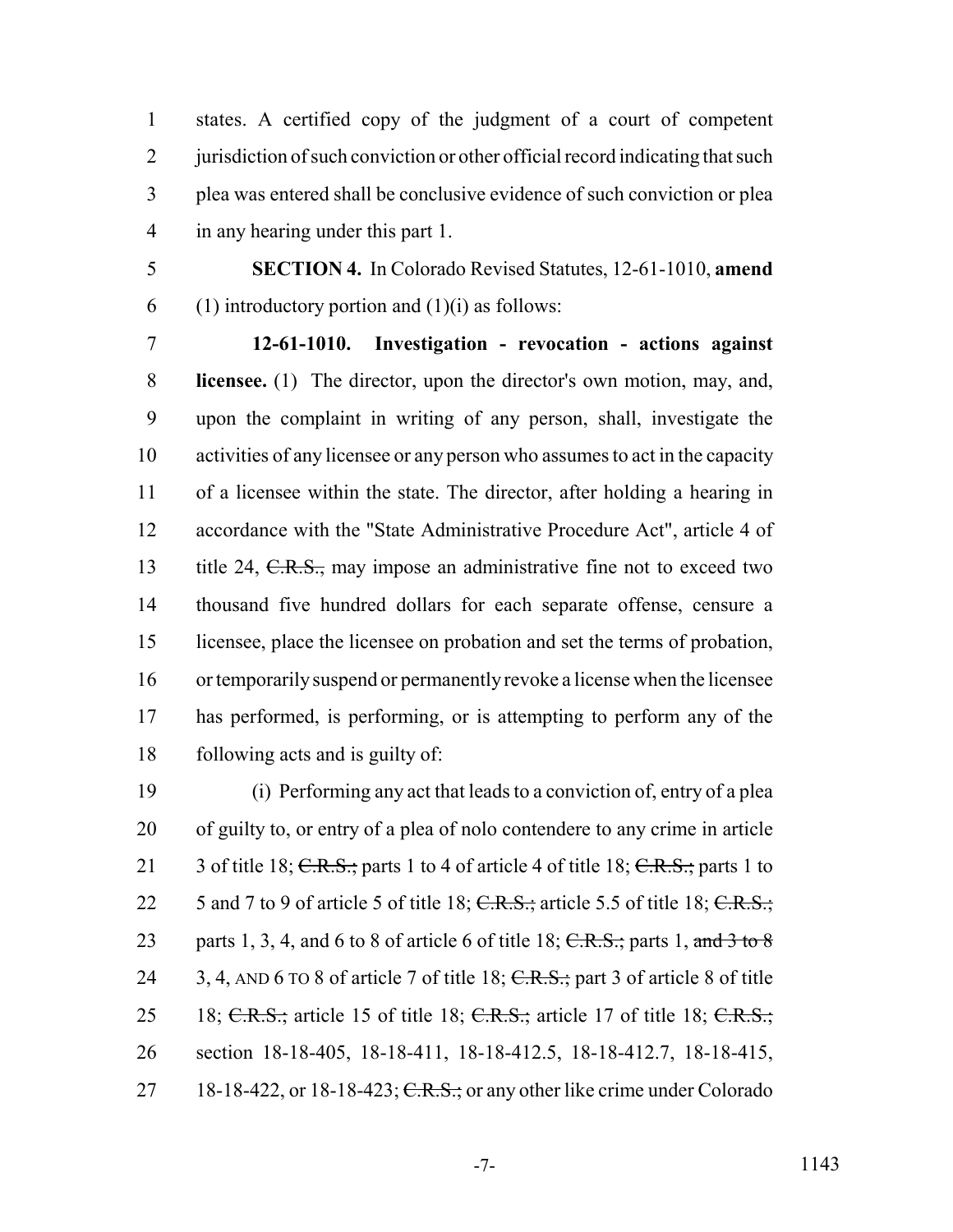law, federal law, or the laws of other states. A certified copy of the 2 judgment of a court of competent jurisdiction of such conviction or other official record indicating that such plea was entered is conclusive evidence of such conviction or plea in any hearing under this part 10.

 **SECTION 5.** In Colorado Revised Statutes, 13-10-126, **amend** 6 (2)(a)(I)(A) as follows:

 **13-10-126. Prostitution offender program authorized - reports.** (2) A program created and administered by a municipal or county court or multiple municipal or county courts pursuant to subsection (1) of this section must:

 (a) Permit enrollment in the program only by an offender who either:

 (I) (A) Has no prior convictions or any charges pending for any felony; for any offense described in section 18-3-305, 18-3-306, or 15 18-13-128; C.R.S., in part 4 or 5 of article 3 of title 18; C.R.S., in part 3, 4, 6, 7, or 8 of article 6 of title 18; C.R.S., in section 18-7-203 or 17 18-7-206; C.R.S., or in part 3 or  $4 \text{ or } 5$  of article 7 of title 18; C.R.S.; or for any offense committed in another state that would constitute such an offense if committed in this state; and

 **SECTION 6. Act subject to petition - effective date.** This act takes effect at 12:01 a.m. on the day following the expiration of the ninety-day period after final adjournment of the general assembly (August 8, 2018, if adjournment sine die is on May 9, 2018); except that, if a referendum petition is filed pursuant to section 1 (3) of article V of the state constitution against this act or an item, section, or part of this act within such period, then the act, item, section, or part will not take effect unless approved by the people at the general election to be held in